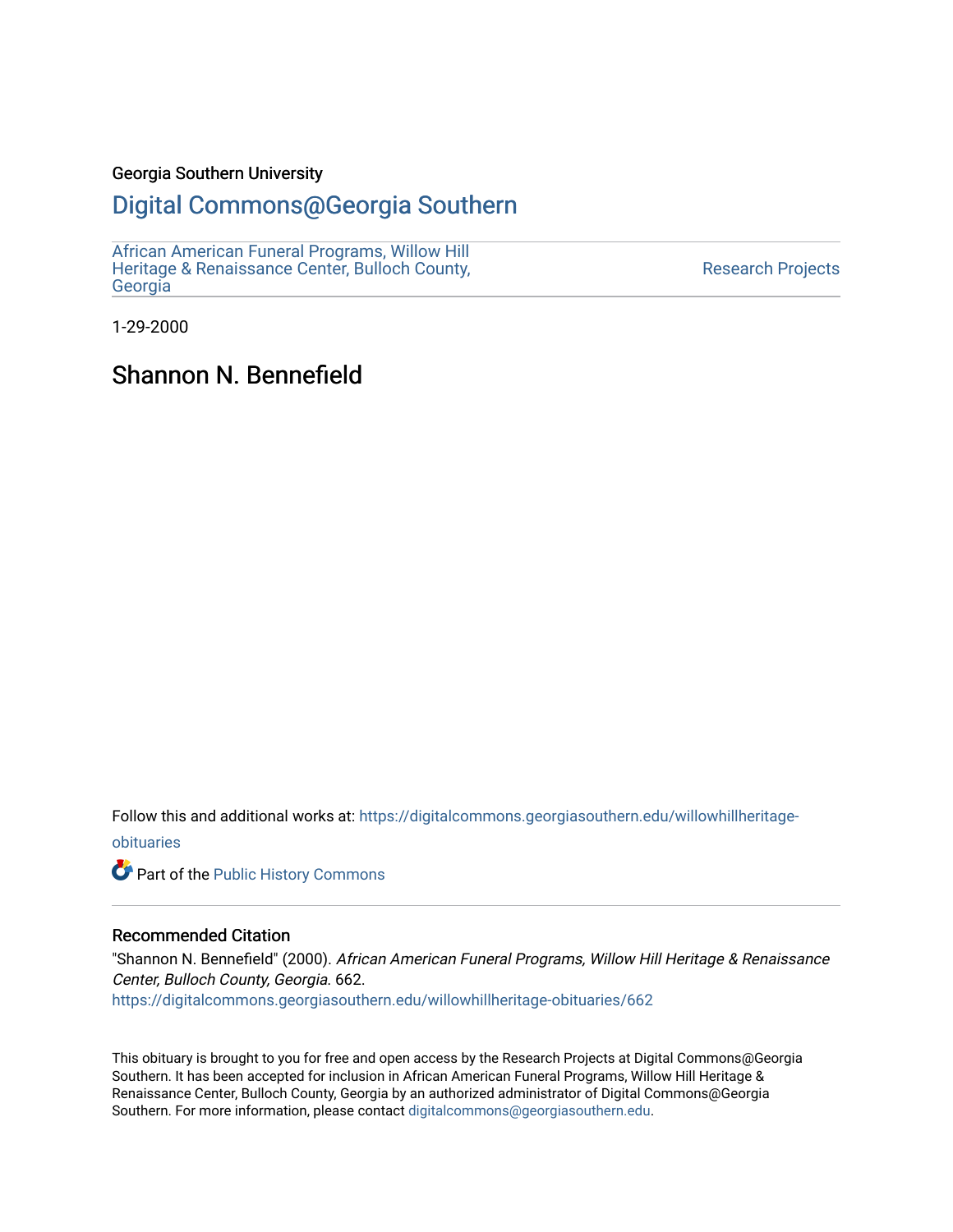### $PALLBEARERS$

Deacons Ministry Bethel Baptist institutional Church

### *:f'LOVVT'R :ATTTNV:ANTS*  Deaconess Ministry

Bethel Baptist Institutional Church

*"On{y (joa Xnows VV!iy" A banquet of beautiful memories*  Sprinkled with millions of tears *We wish God would have spared you At least a few more years. You are not far away Since God is everywhere, We feel* your *presence near in every thought and prayer .. You were full of life You* wanted to *live And yet you had* to *suddenly Answer* God's *call. You gave no one a last farewell, Not even a said good-bye; You were gone before we knew it. And only God knows why.* 

# *. Jlcknovv {eagment*

Your kindness and caring throughout our bereavement has been a blessing from God. We cannot give enough thanks to each of you for the love you have shown. God continues to work through His people. He has worked through each of you for all of us.

The Family

# $HOMEGOING$  CELEBRATION

for the late

### Miss. Shannon N. Bennefield



Saturday January 29, 2000 11:00 A.M.

## **Bethel Baptist Institutional Church**

215 Bethel Baptist Street Jacksonville, Florida *Pastors*   $Rudolph$  W. McKissick, Sr.  $Rudolph$  W. McKissick, Jr.

### **Interment**

Restlawn Memorial Park

#### **Arrangements Entrusted To:**

A. B. COLEMAN MORTUARY, INC. 5660 Moncrief Road Jacksonville, Florida 32209 **Directors** 

Rev. A. B. Coleman, Jr. Arlene B. Coleman Andrew B. Coleman, Ill

Tracey M. Grier Lori Y. Hughes Timothy L. Cole